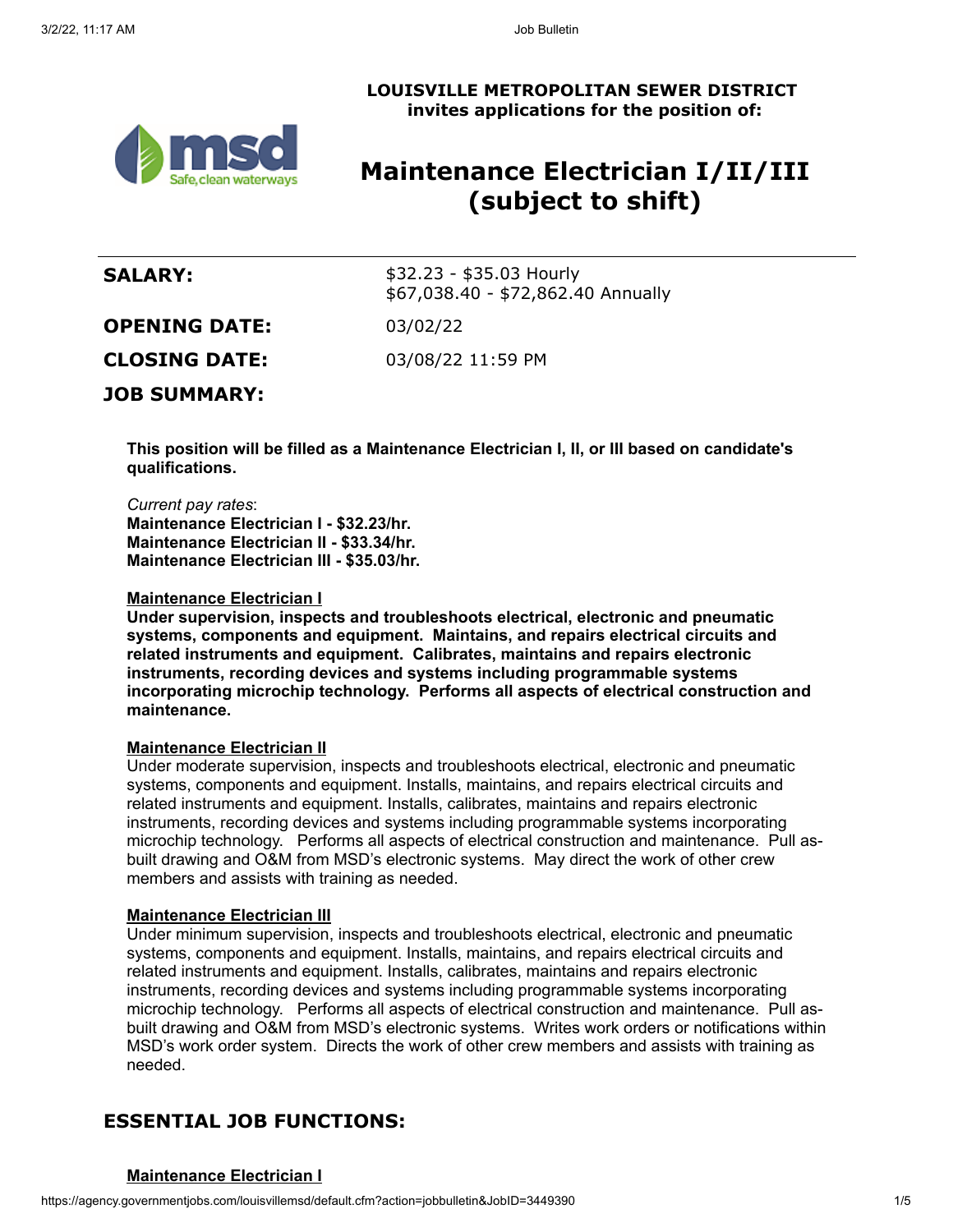Utilizes technical knowledge and experience to interpret wiring diagrams, schematics, flow diagrams, blueprints, vendor publications and other documents. Regularly inspects electrical systems (high, medium and low voltage), electronic, hydraulic and pneumatic systems and components for serviceability. Identifies malfunctions and estimates equipment, materials and supplies required to correct malfunctions. Performs preventive and corrective electrical, electronic, pneumatic and hydraulic maintenance work on projects or systems. Uses relay logic/PLC logic in troubleshooting of electrical and instrumentation systems. Installs electrical, electronic, pneumatic and computerized systems. Diagnoses and repairs computer-related hardware and programmable devices. Repairs faulty circuitry at board and component levels. Installs, repairs and modifies piping for valves, regulators, meters and gauges. Regularly prepares and maintains records, reports, log books, and other data related to tasks performed. Drives vehicle to job sites to transport tools, equipment and materials. Responsible for recording time, materials and equipment. Keeps shop, work bench and job sites clean and orderly. Performs necessary housekeeping tasks. May perform mechanical maintenance work to expedite returning a system or equipment to service. May be requested to remove and install various sizes of motors and associated pulleys, belts, and couplings and perform basic alignment. Performs other related duties as assigned or as judgment/necessity dictates.

#### **Maintenance Electrician II**

Utilizes technical knowledge and experience to interpret wiring diagrams, schematics, flow diagrams, blueprints, vendor publications and other documents. Makes drawings/sketches of old and new systems. Regularly inspects electrical systems (high, medium and low voltage), electronic, hydraulic and pneumatic systems and components for serviceability. Identifies malfunctions and estimates equipment, materials and supplies required to correct malfunctions. Consistently meets time and specification requirements when performing preventive and corrective electrical, electronic, pneumatic and hydraulic maintenance work on projects or systems. Uses relay logic/PLC logic in troubleshooting/design of electrical systems. Installs electrical, electronic, pneumatic and computerized systems. Diagnoses and repairs computerrelated hardware and programmable devices. Loads, executes and evaluates computer diagnostic programs; Repairs faulty circuitry at board and component levels. Installs, repairs and modifies piping for valves, regulators, meters and gauges. Regularly prepares and maintains records, reports, log books, and other data related to tasks performed. Drives vehicle to job sites to transport tools, equipment and materials. Responsible for recording time, materials and equipment. Keeps shop, work bench and job sites clean and orderly. Performs necessary housekeeping tasks. May perform mechanical maintenance work under emergency conditions. May perform mechanical maintenance work to expedite returning a system or equipment to service. May be requested to remove and install various sizes of motors and associated pulleys, belts, and couplings and perform basic alignment. Installs, repairs and modifies piping for valves, regulators, meters and gauges. Performs other related duties as assigned or as judgment/necessity dictates.

#### **Maintenance Electrician III**

Utilizes technical knowledge and experience to interpret wiring diagrams, schematics, flow diagrams, blueprints, vendor publications and other documents. Makes drawings/sketches of old and new systems. Regularly inspects electrical systems (high, medium and low voltage), electronic, hydraulic and pneumatic systems and components for serviceability. Identifies malfunctions and estimates equipment, materials and supplies required to correct malfunctions. Consistently meets time and specification requirements when performing preventive and corrective electrical, electronic, pneumatic and hydraulic maintenance work on projects or systems. Uses relay logic/PLC logic in troubleshooting/design of electrical systems. Installs electrical, electronic, pneumatic and computerized systems. Diagnoses and repairs computerrelated hardware and programmable devices. Loads, executes and evaluates computer diagnostic programs; Repairs faulty circuitry at board and component levels. Installs, repairs and modifies piping for valves, regulators, meters and gauges. Regularly prepares and maintains records, reports, log books, and other data related to tasks performed. Drives vehicle to job sites to transport tools, equipment and materials. Responsible for recording time, materials and equipment. Keeps shop, work bench and job sites clean and orderly. Performs necessary housekeeping tasks. May perform mechanical maintenance work under emergency conditions. May perform mechanical maintenance work to expedite returning a system or equipment to service. May be requested to remove and install various sizes of motors and associated pulleys, belts, and couplings and perform basic alignment. Installs, repairs and modifies piping for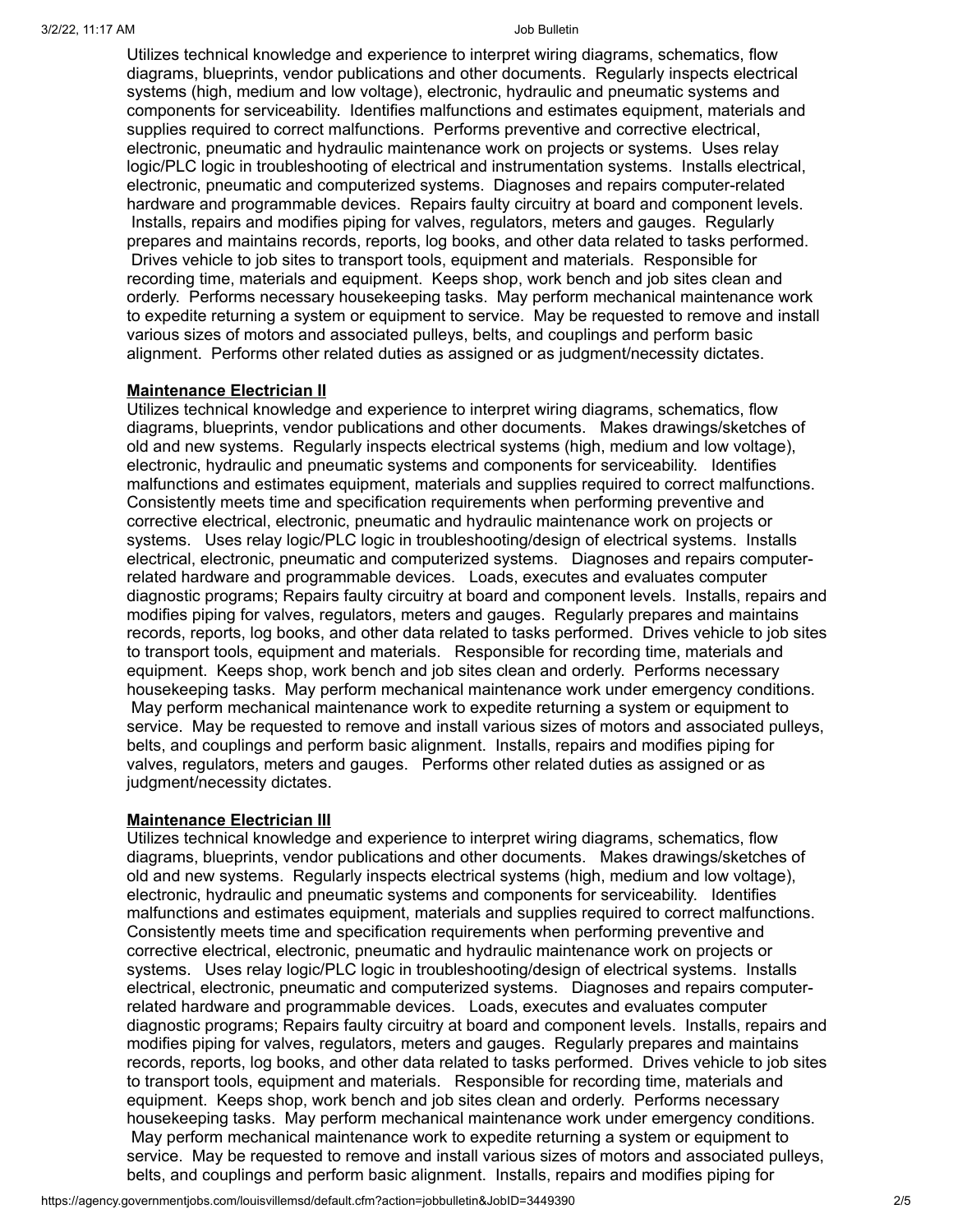valves, regulators, meters and gauges. Performs other related duties as assigned or as judgment/necessity dictates.

# **KNOWLEDGE, SKILLS AND ABILITIES NECESSARY TO THE WORK:**

### **Maintenance Electrician I**

Knowledge of electrical, instrumentation, hydraulic, pneumatic and electronic maintenance techniques; knowledge of correct and safe usage of electrical and electronic test equipment and electrical codes (NEC, ISA, and ASME); skill in reading and interpreting blueprints, elementary and schematic diagrams; ability to use heavy tools including, but not limited to hammer drills, ditch witch, forklift, electric carts, drill press, sawzall, bandsaws, core drills, concrete saws, pipe benders, and threaders; ability to use a high voltage hot stick; must have the ability to distinguish primary colors and their attributes; ability to perform physically demanding tasks as outlined above; ability to work outdoors, at night and under adverse working conditions such as inclement weather; ability to work effectively under heavy, unpredictable surges in workload; ability to work various shifts and mandatory overtime.

#### **Maintenance Electrician II**

Knowledge of high, medium and low voltage electrical, hydraulic, pneumatic and electronic maintenance techniques; knowledge of correct and safe usage of electrical and electronic test equipment and electrical codes (NEC, ISA, and ASME); knowledge of the Corps of Engineers Operations and Maintenance Manuals and the procedures for the maintenance and operation of the Flood Protection System during normal operation and flood emergencies; skill in reading and interpreting electrical and mechanical blueprints, elementary and schematic diagrams; skill in using heavy tools including, but not limited to hammer drills, ditch witch, forklift, electric carts, drill press, sawzall, bandsaws, core drills, concrete saws, pipe benders and threaders; skill in using a high voltage hot stick, megger and other high voltage testing equipment; ability to distinguish primary colors and their attributes; ability to understand and operate equipment; ability to perform physically demanding tasks as outlined above; ability to work outdoors, at night and under adverse working conditions such as inclement weather; ability to work effectively under heavy, unpredictable surges in workload; ability to work various shifts and mandatory overtime.

#### **Maintenance Electrician III**

Knowledge of high, medium and low voltage electrical, hydraulic, pneumatic and electronic maintenance techniques; knowledge of correct and safe usage of electrical and electronic test equipment and electrical codes (NEC, ISA, and ASME); knowledge of the Corps of Engineers Operations and Maintenance Manuals and the procedures for the maintenance and operation of the Flood Protection System during normal operation and flood emergencies; skill in reading and interpreting electrical and mechanical blueprints, elementary and schematic diagrams; skill in using heavy tools including, but not limited to hammer drills, ditch witch, forklift, electric carts, drill press, sawzall, bandsaws, core drills, concrete saws, pipe benders and threaders; skill in using a high voltage hot stick, megger and other high voltage testing equipment; ability to distinguish primary colors and their attributes; ability to understand and operate equipment; ability to perform physically demanding tasks as outlined above; ability to work outdoors, at night and under adverse working conditions such as inclement weather; ability to work effectively under heavy, unpredictable surges in workload; ability to work various shifts and mandatory overtime.

# **MINIMUM REQUIREMENTS:**

#### **Maintenance Electrician I**

High School Diploma or GED; three or more years experience working as a journeyman industrial electrician; an equivalent combination of education and experience may be substituted. Completion of a journeyman-level training program in maintenance of electrical systems (high, medium and low voltage) and in electronic, pneumatic instrument systems and digital technology is preferred. Must meet job knowledge and job skills assessment requirements. Must possess a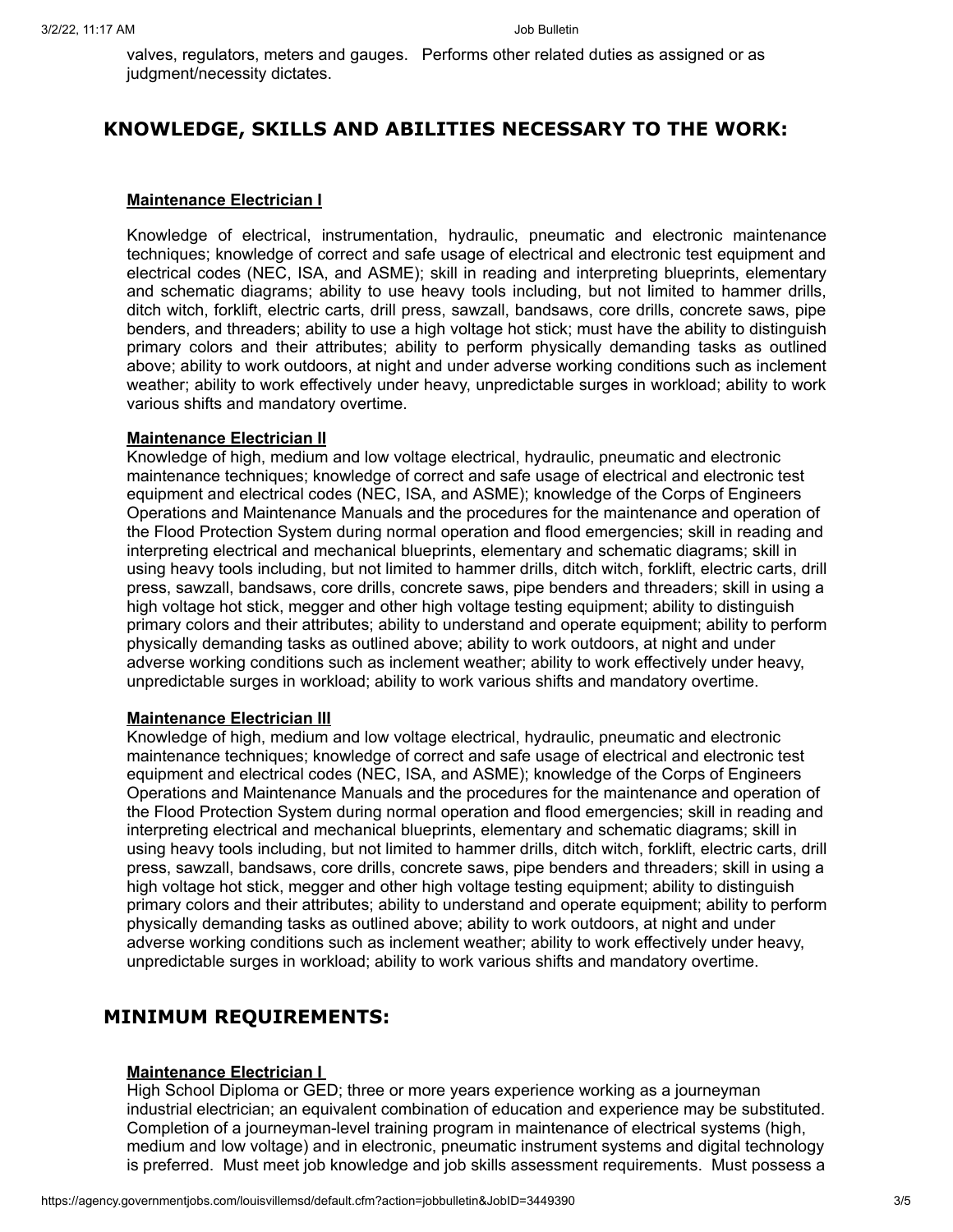valid driver's license. Must have an acceptable and reliable means for being contacted during off-duty hours. Must have safe work and driving habits.

# **Maintenance Electrician II**

High School Diploma or GED; five or more years' experience as an industrial electrician/instrumentation technician; an equivalent combination of education and experience may be substituted. Must hold a valid journeyman card or EE license through the State of KY or reciprocating State. Must have experience in working on medium and high voltage equipment such as 2400-4160 volt switchgear/motor controls and motors as well as various substation equipment ranging from 13.8KV to 138KV. Must have experience troubleshooting industrial motor controls. Must meet job knowledge and job skills assessment requirements. Must possess a valid driver's license. Must have an acceptable and reliable means for being contacted during off-duty hours. Must have safe work and driving habits.

# **Maintenance Electrician III**

High School Diploma or GED; seven or more years' experience as an industrial electrician/instrumentation technician; an equivalent combination of education and experience may be substituted. Must hold a valid Master Electrical license through the State of KY or reciprocating State and a Certified Control Systems Technician Level 1 (CCST). Must have experience in working on medium and high voltage equipment such as 2400-4160 volt switchgear/motor controls and motors as well as various substation equipment ranging from 13.8KV to 138KV. Must have experience troubleshooting industrial motor controls. Must meet job knowledge and job skills assessment requirements. Must possess a valid driver's license. Must have an acceptable and reliable means for being contacted during off-duty hours. Must have safe work and driving habits.

APPLICATIONS MAY BE FILED ONLINE AT: [http://www.louisvillemsd.org](http://www.louisvillemsd.org/)

Position #22-036 MAINTENANCE ELECTRICIAN I/II/III (SUBJECT TO SHIFT) MF

700 W. Liberty Street Louisville, KY 40203

[hr@neogov.com](mailto:hr@neogov.com)

# **Maintenance Electrician I/II/III (subject to shift) Supplemental Questionnaire**

- \* 1. What is your highest level of education completed?
	- $\Box$  No H.S. diploma or GED
	- $\Box$  High School Diploma or GED
	- $\Box$  Some college, no degree
	- Associate Degree
	- $\Box$  Bachelor Degree
	- $\Box$  Master's Degree
	- $\Box$  Other Graduate Degree
- \* 2. Do you have a valid driver's license?

 $\Box$  Yes  $\Box$  No

- \* 3. How many years of experience do you have working as a journeyman industrial electrician or in a comparble position?
	- $\Box$  Less than 3 years
	- $\Box$  3-5 years
	- $\Box$  More than 5 years

https://agency.governmentjobs.com/louisvillemsd/default.cfm?action=jobbulletin&JobID=3449390 4/5 \* 4. Have you completed a journeyman-level training program in maintenance of electrical